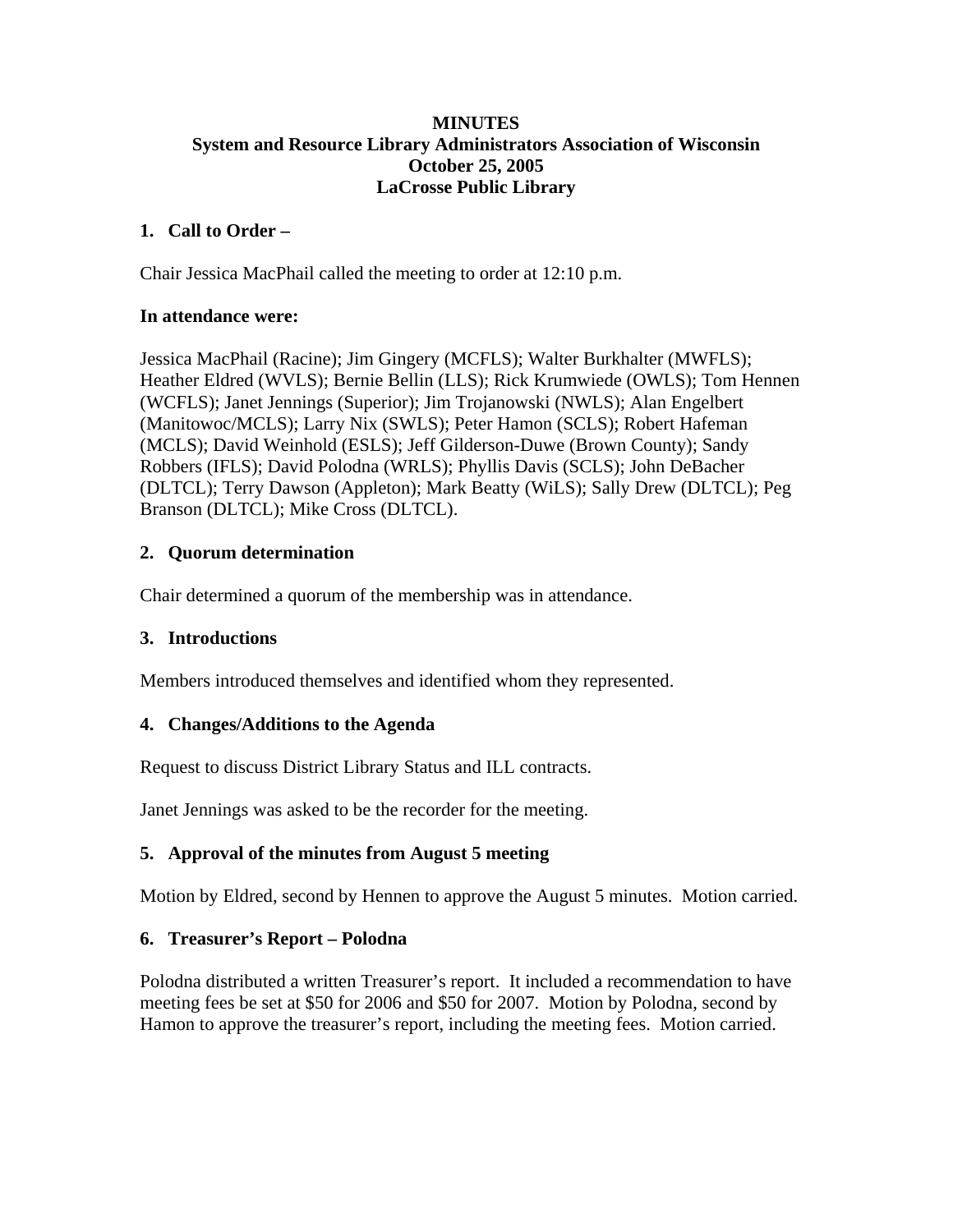### **7. Statistical Report – Hennen**

Hennen's "report" was a tribute to Pete Hamon, who is retiring as director of SCLS. Hennen presented to Hamon a gift and a cake. The group took a break to eat cake and congratulate him. Hamon thanked the group. He has been a Wisconsin librarian for 34 years, including 24 years as a system director. He will continue his involvement with the WLA legislative committee and with WiLS.

### **8. Federal Legislation – MacPhail**

MacPhail reported on the status of federal legislation. She emphasized to the group about how important it is to contact legislators when she sends out e-mails.

### **9. State Legislation – Hennen and Cross**

Hennen reported on various things pending on a state level. He noted that the video bill is languishing and the MOE bill is stalled. He seconded what MacPhail had said, that it is important to contact legislators. Those contacts do make a difference. It is also important to give money to WLA to be used to send people to fundraisers for candidates. WLA will target key people and give them a check that is from WLA.

Cross passed out a listing of MOE requirements for other states. He also noted that there are two bills pending that would exempt local governments from paying state gasoline tax. The current bills do not exempt library systems, however.

## **10. DPI Reports**

#### **Ill Work Group**

(Wait for Drew, not here yet.)

#### **Attorney General Opinion**

Cross reported on the ongoing discussion regarding the Brown County Library. He handed out the DPI response to the issue. Gilderson-Duwe reported that this disagreement was getting mixed up with the budget request. Cross gives Gilderson-Duwe and his board president credit for standing up to the County on this issue.

## **Library task force bills (SB 272 and SB 273)**

These are in committee. A hearing has been held and there was favorable testimony, as well as some opposition from Milwaukee against enforcing reciprocal borrowing. The committee may pull out parts of the bill facing opposition in order to get the rest of it passed. We should urge people on the committee to move these bills along.

## **LSTA**

Branson reported that the next meeting of the LSTA committee will be held on Nov. 29- 30, with a public hearing included. There were no grant requests for the library card signup category. Branson said they are contemplating whether it is better to have more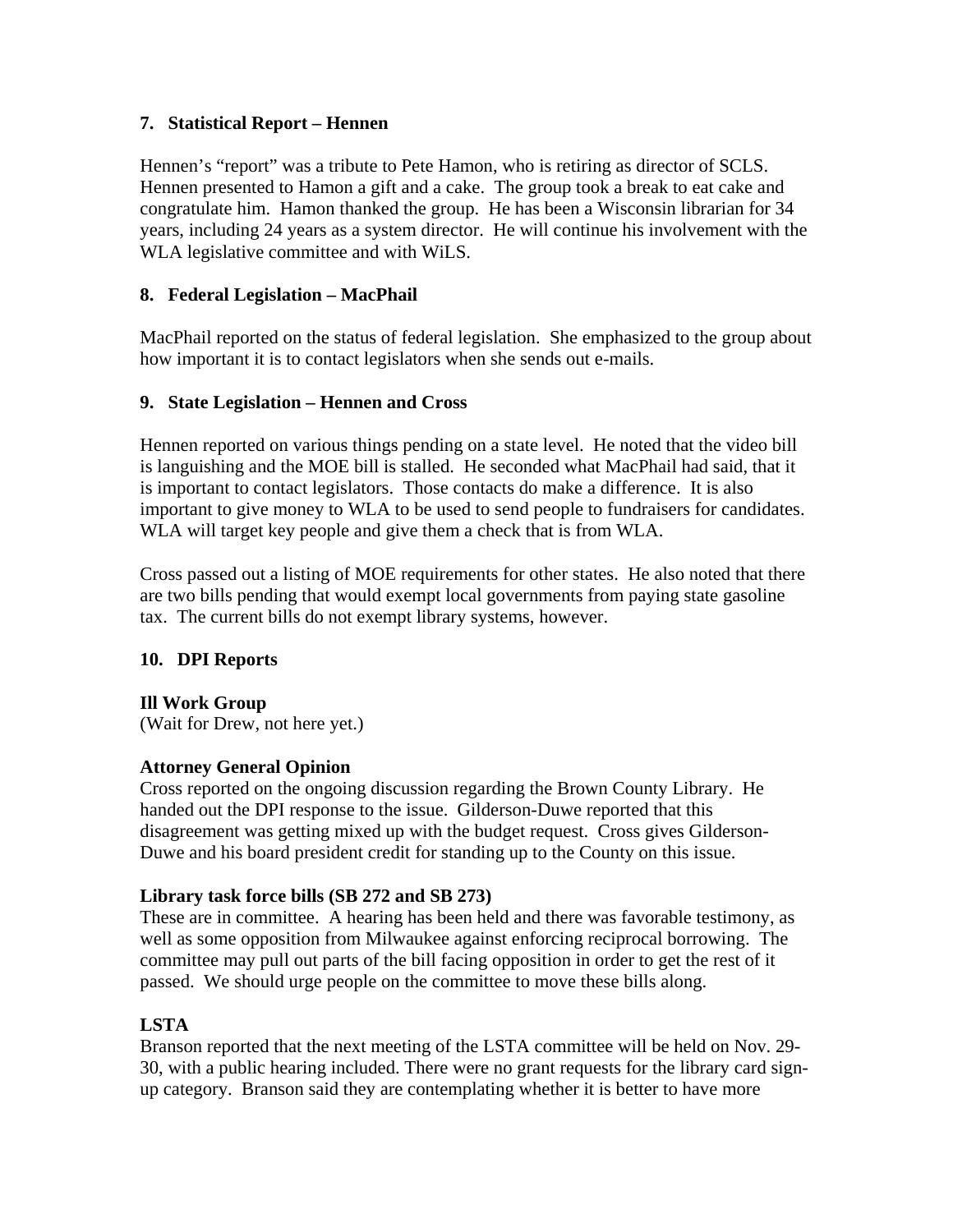individual or more system categories. LSTA could get a cut in funding and may not know in time for the November meeting. Cross reported that Al Zimmerman is working on how to improve data collection. His recommendations are almost ready and will go out for comments before final decisions are made. Weinhold suggested that any extra funds go in the "delivery" category, due to rising costs of fuel.

# **ILL Work Group**

Drew reported that this group met 5 times and had 15-16 people. Their goal was to revise the ILL Guidelines, which were last reviewed in 1996. Drew handed out the recommended changes from the group. Deb Johnson was the facilitator and put together the ILL Work Group Summary. Drew will take the draft to COLAND. Get suggestions of changes to Drew before November 9. The group didn't address shared system ILL protocols. These would be on top of local agreements and after local resources are used first.

# **ILL Contracts**

Drew reported that \$12,500 was added to the contract for the Wisconsin Regional Library for the Blind and Physically Handicapped, but cuts were made to CCBC and WiLS.The contract with Milwaukee was not cut, but also did not meet their cost increases for staff, so was less than requested and cuts in service will be made accordingly.

## **Other**

Burkhalter and Bellin reported on their exploration of linking automation between their two systems. It would be more cost effective than Lake Shores going with Sirsi on their own. If successful, they would have 45 libraries in 2 systems up on one automation system. They would have direct delivery between their systems, rather than using the state-wide system. They are looking at governance issues and being able to share OCLC costs.

# **11. Nominating Committee for 2006 SRLAAW Chair/Vice-Chair**

The nominating committee of Bellin and Krumwiede, presented the candidates. These were Trojanowski for Chair and Burkhalter for Vice-Chair. Motion by Bellin, second by Eldred, to accept this slate. Motion passed.

# **12. ALA Legislative Day update – Jennings, MacPhail**

Jennings gave a report of her experiences attending ALA Legislative Day for the first time, comparing it to WLA Legislative Day. She reported it was a valuable experience and encouraged others to do it if they had the opportunity. MacPhail reported that ALA Legislative Day will be held on May 1-2 next year.

## **13. Virtual Reference Consortia – Beatty**

Beatty reported that the LSTA grant was written broadly enough to cover what they are looking at for 24/7 reference. It defines "library" loosely enough so it could be a library